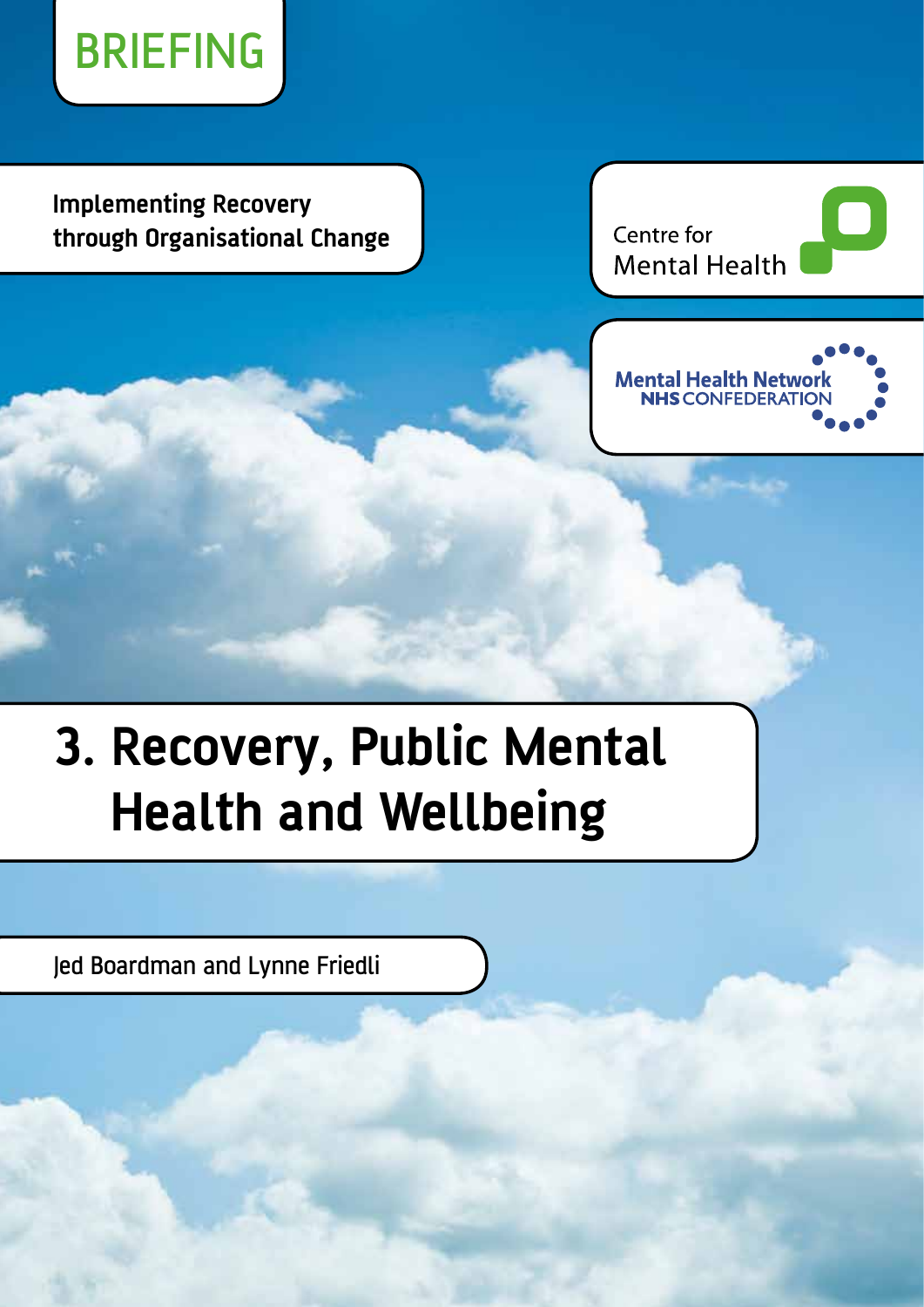# **Introduction**

Recovery is concerned with living a life beyond illness (Shepherd *et al*., 2008). While the ideas of recovery and recovery-oriented practice have the potential to transform mental health services, we need to look beyond what is provided by these services and examine the whole range of resources and opportunities that can support quality of life, full citizenship and human rights for people with mental health problems.

Recent developments in public health, notably the emphasis on mental health and wellbeing, can contribute to a greater orientation towards recovery – in local systems and in services, as well as in communities. The public health responsibilities of local councils, as well as the development of Health and Wellbeing Boards, are prompting creative thinking about what supports recovery where people live, as well as the benefits of greater integration between mental health services and public mental health and a more holistic approach to mental and physical health.

This paper outlines how public mental health and the growing 'wellbeing' movement can contribute to one of the key challenges for recovery: increasing opportunities for building a life beyond illness (Sainsbury Centre for Mental Health, 2009a), keeping in mind the principles of respect for people's self determination, choice, control and potential, as well as for support that does not undermine citizenship.

It sets out the ways that health care providers, those using or working in mental health services, voluntary groups, commissioners of services, colleagues in public health and those with a role, or potential role, on Health and Wellbeing Boards, can support recovery through the development of public health and community based approaches. Health and Wellbeing boards have the potential to influence commissioning that promotes and protects mental wellbeing and supports recovery. We conclude by outlining 12 opportunities for these boards to support recovery-oriented commissioning.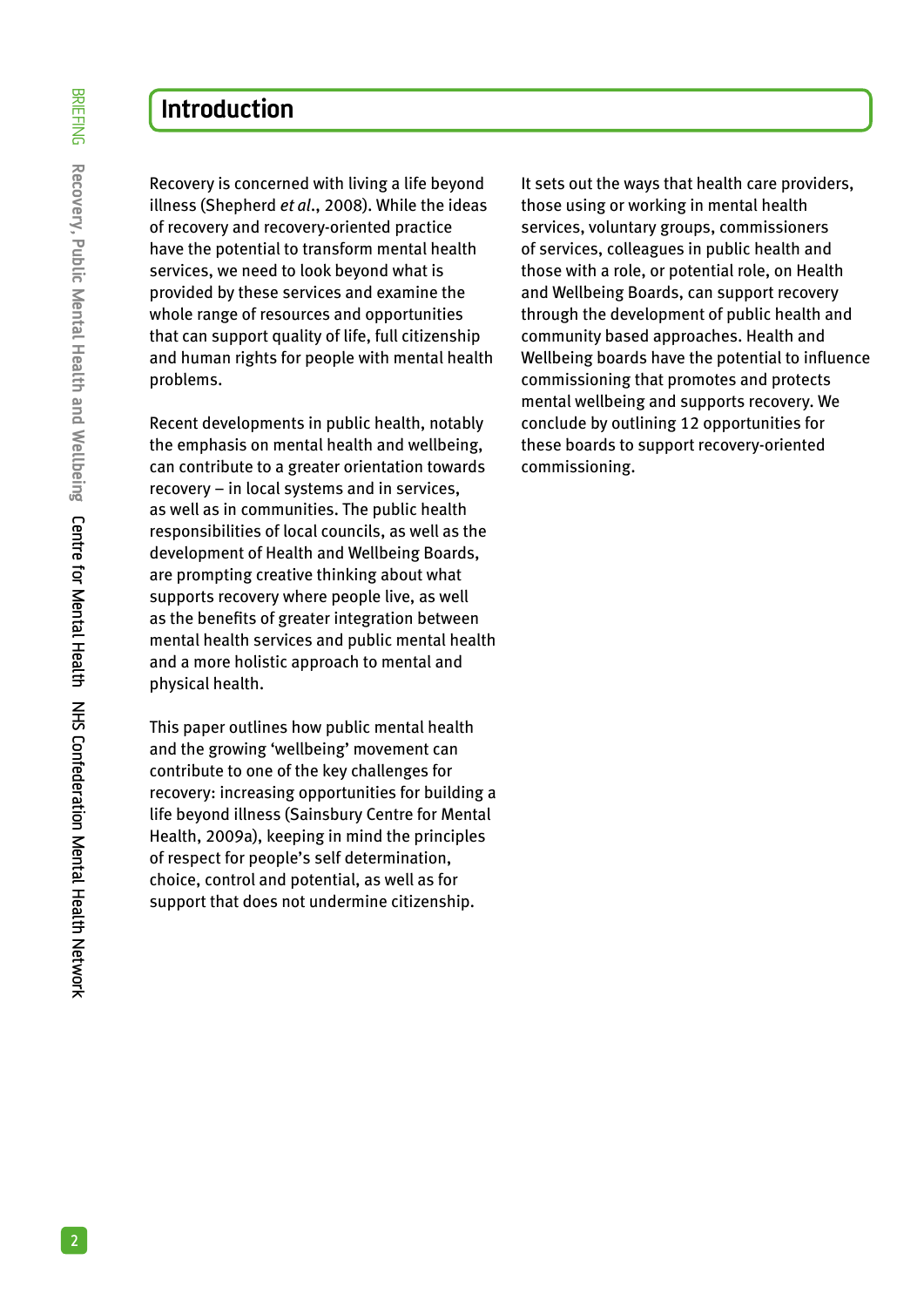## **Developments in public health**

The context for commissioning, delivering and using mental health services is changing radically (Joint Commissioning Panel for Mental Health, 2012). As well as a continuing focus on personalised approaches to supporting people with mental health problems, this includes changes in local health and social care systems, giving a much stronger role to primary care and local authorities.

These changes have the potential to support a stronger recovery focus, both within services and within local communities. They also provide opportunities for wider public debate about meeting mental health needs. For mental health services, this should result in a richer awareness of different local resources and opportunities, how these can be drawn on by people involved in the design of their own care and support and how to protect valued community resources, especially in the context of sharp cuts in public spending.

## **Local government**

Responsibility for public health is moving to local government and there is a growing emphasis on 'public mental health' or promoting the mental wellbeing of the whole population, as well as an ongoing commitment to reducing inequalities in health.

Equal recognition for both mental and physical health and the importance of mental health to overall health and quality of life is a core theme in a range of Government policy, including:

- *Healthy Lives, Healthy People* (Public Health) White Paper: Department of Health, 2010a)
- *• No health without mental health* (Cross Government Mental Health Outcomes Strategy: HM Government, 2011)
- *• Mental Health Implementation Framework* (HM Government, 2012a).

## **Health and Wellbeing Boards**

Health and Wellbeing Boards (HWBs) are statutory bodies, to be established by local authorities, with a formal wellbeing remit and strategic responsibility for coordinating commissioning across the NHS, social care, children's and public health. HWBs must include at least one local councillor (elected member), directors of social services, children's services and public health, representatives of clinical commissioning groups and the local Health Watch. They may also include any other partners considered to have an important influence on health and wellbeing locally.

Some localities have plans for both a formal Health and Wellbeing Board and a wider 'partnership for wellbeing' which could include a range of local providers, community and voluntary agencies and representatives of local communities e.g. faith communities. North Yorkshire County Council describes their new arrangements as follows:

*"The [health and wellbeing] board will give communities a greater say in the services needed to provide care for local people and to tackle the wider influences on health, such as education, transport, housing, employment and leisure services. The board will have two "doing arms" to drive forward its day to day work. These will be North Yorkshire's Children's Trust and North Yorkshire's Adult Partnership Trust (involving representation from acute hospital trusts, mental health trusts, the voluntary sector and care sector etc).*"

North Yorkshire Partnerships, 2011

## **Assessing needs**

HWBs are responsible for identifying and addressing local health and wellbeing needs, including undertaking Joint Strategic Needs Assessment (JSNA) and producing a Joint Health and Wellbeing Strategy (JHWS) based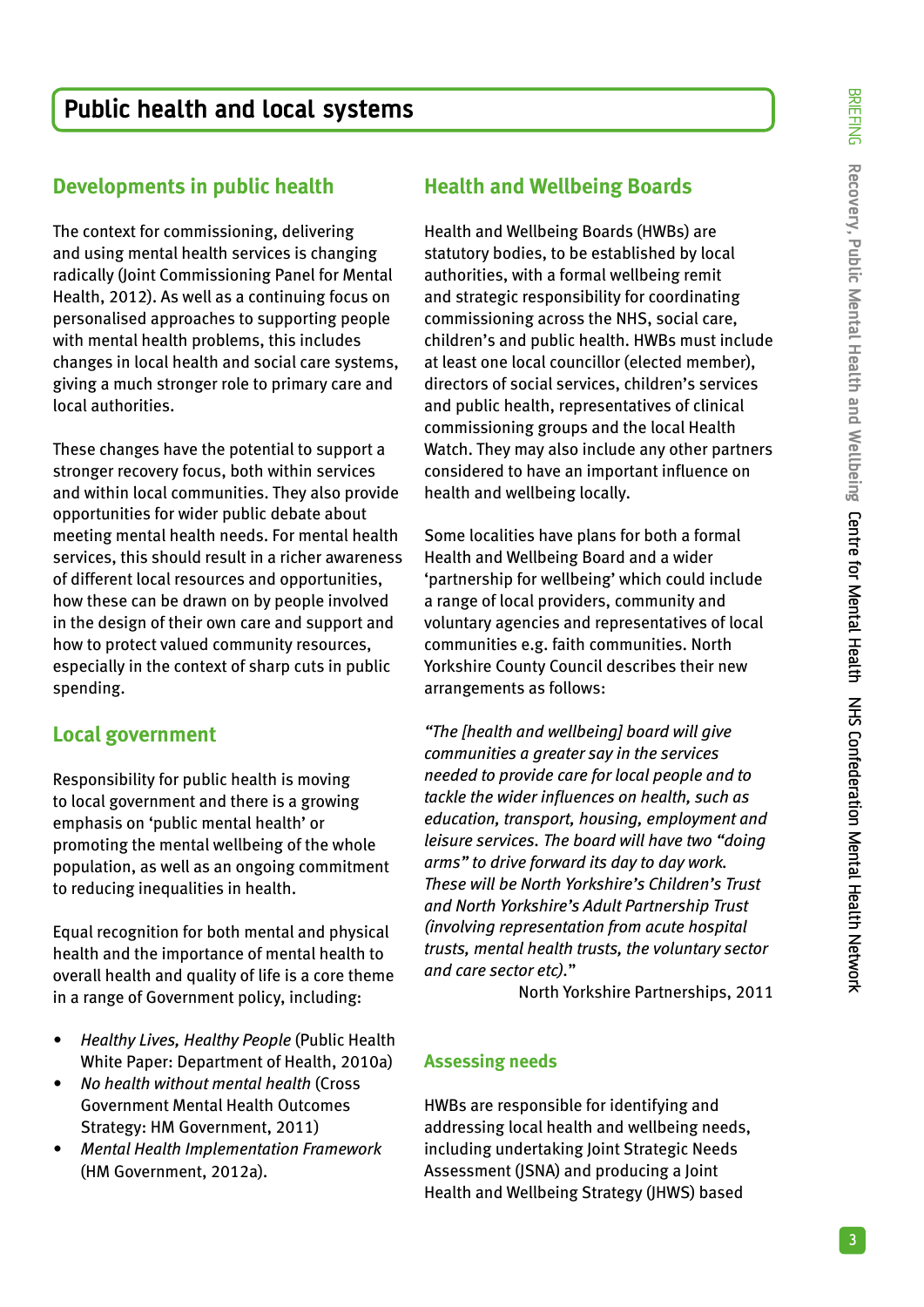BRIEFING Recovery, Public Mental Health and Wellbeing Centre for Mental Health NHS Confederation Mental Health Network **Recovery, Public Mental Health and Wellbeing** Centre for Mental Health NHS Confederation Mental Health Network

on local priorities (Department of Health/Local Government Association, 2011). JSNA's should ensure that changing needs (e.g. housing, transport, demographics) are captured in local planning and that commissioning responds to the wider, societal determinants of health and health inequalities. In some areas, the JSNA will include a JSAA or Joint Strategic Assets Assessment, reflecting a growing interest in strengths-based approaches that capture health assets, as well as deficits, in local communities (Department of Health / Local Government Association, 2011; Foot & Hopkins, 2010).

A number of Health and Wellbeing Boards are using policy objectives from the Marmot Review to drive their health and wellbeing strategies and to ensure a focus on the wider determinants of health (Marmot, 2010; Commission on the Social Determinants of Health, 2008).

#### **Place based approaches**

HWBs have considerable potential to generate creative thinking and to encourage collaboration between councils, the NHS, the voluntary sector, communities and the public and to influence major shifts in local public sector spending. They reflect the importance of the 'place shaping' role of local government and will contribute centrally to how local people, especially those who are most vulnerable, experience their neighbourhoods. Joint Health and Wellbeing Strategies can be used to reflect growing evidence on the importance of mental health and wellbeing, the social, economic and human costs of mental health problems (Department of Health, 2010b) and to influence commissioning that promotes and protects mental wellbeing and supports recovery.

#### **Recovery**

Recovery oriented commissioning, that is working beyond the boundaries of conventional mental health systems, involves ensuring that people with mental health problems have a wide range of options for meeting their needs and aspirations, and that these are consistent with enjoying full citizenship and a life beyond services. This involves addressing how much

people have to live on, housing, transport and getting out and about, opportunities for employment, training and education, safety, access to the natural world, leisure, sports and culture. In other words, the rich fabric of opportunities, activities, resources and relationships available where people live, which are central both to recovery and to public health. The responsibilities of HWBs include factors that have a strong influence on recovery and on opportunities for people with mental health problems (and other people with long term conditions) to determine how their support needs are met (Box 1). A recurring theme in the recovery literature is the importance of acknowledging and responding to the wider circumstances of people's lives and experiences (Kalathil, 2011).

Much of the thinking about new approaches to providing care and support has come from mental health and disability rights and from people involved in the user, survivor and recovery movements (www.recoveryin-sight. com). There is still a considerable way to go before the full realisation of approaches which enable people with mental health problems to exercise real choice and control (Duffy, 2010a). It's crucial that these issues are on the HWB agenda.

## **Box 1: HWB remit factors influencing recovery**

- Housing
- Education
- Transport
- Training and skills
- Employment
- Built and natural environment
- Income
- Social networks and neighbourhood life
- Arts and culture
- Sports and leisure
- Safety
- Primary care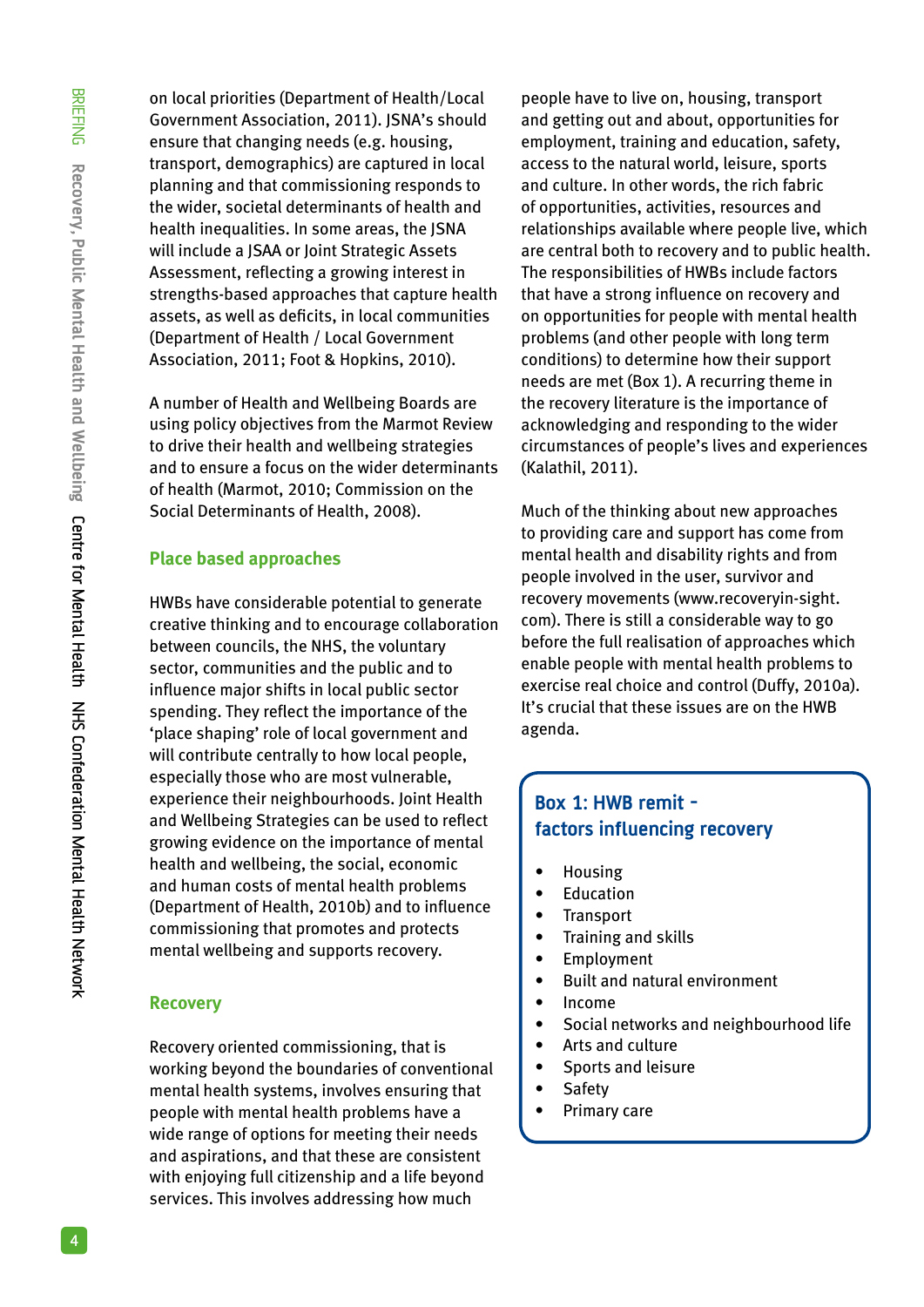# **Public mental health and wellbeing**

Public mental health aims to improve mental health and wellbeing for the whole population and includes promotion and prevention, as well as achieving greater equity, quality of life and better outcomes for people experiencing mental ill health (Box 2).

## **Social determinants**

Public mental health is concerned with the social determinants and understanding how factors like social position, occupation, income, housing, education and employment influence people's mental health, including their chances of recovery (Campbell, 2010; Fair Deal for Wellbeing Discussion Kit). Public mental health is also centrally concerned with mental health inequalities, the impact of adverse events (violence, abuse, racism and other forms of discrimination) and the relationship between mental health and physical health (Fernando, 2010; Royal College of Psychiatrists, 2010). Poor mental health and wellbeing contribute to poorer outcomes in many areas of life, often reinforcing inequalities, because those who are most disadvantaged are most likely to experience both mental illness and poorer mental wellbeing. So, mental health is both a consequence and a cause of inequalities (Friedli, 2009).

## **Public Health England**

Nationally, responsibility for public health, including public mental health, is transferring to a new public health service, Public Health England, sitting within the Department of Health. Public Health England will drive the new public health system, with greater alignment across the NHS, public health and social care, the integration of mental and physical health and a stronger focus on the prevention of ill-health. As part of this, it will support local public health services in ensuring that local

## **Box 2: Cross government mental health strategy**

*No Health Without Mental Health* is the key policy framework for promoting mental health and wellbeing, preventing mental health problems and improving treatment outcomes:

- More people will have good mental health
- More people with mental health problems will recover
- More people with mental health problems will have good physical health
- More people will have a positive experience of care and support
- Fewer people will suffer avoidable harm
- Fewer people will experience stigma and discrimination

(From: HM Government, 2011)

commissioning takes full account of local mental health and wellbeing needs, and that local allocation of resources reflects these needs. In line with the leadership role of local government, Directors of Public Health (DPH) will be located within local authorities, with overall responsibility for health improvement in their areas.

## **Whole community approaches to recovery**

Public mental health and the wider wellbeing movement are concerned with addressing the factors that influence mental wellbeing for everyone, whether or not they have a diagnosis, and with creating environments and cultures that support wellbeing: in schools, colleges,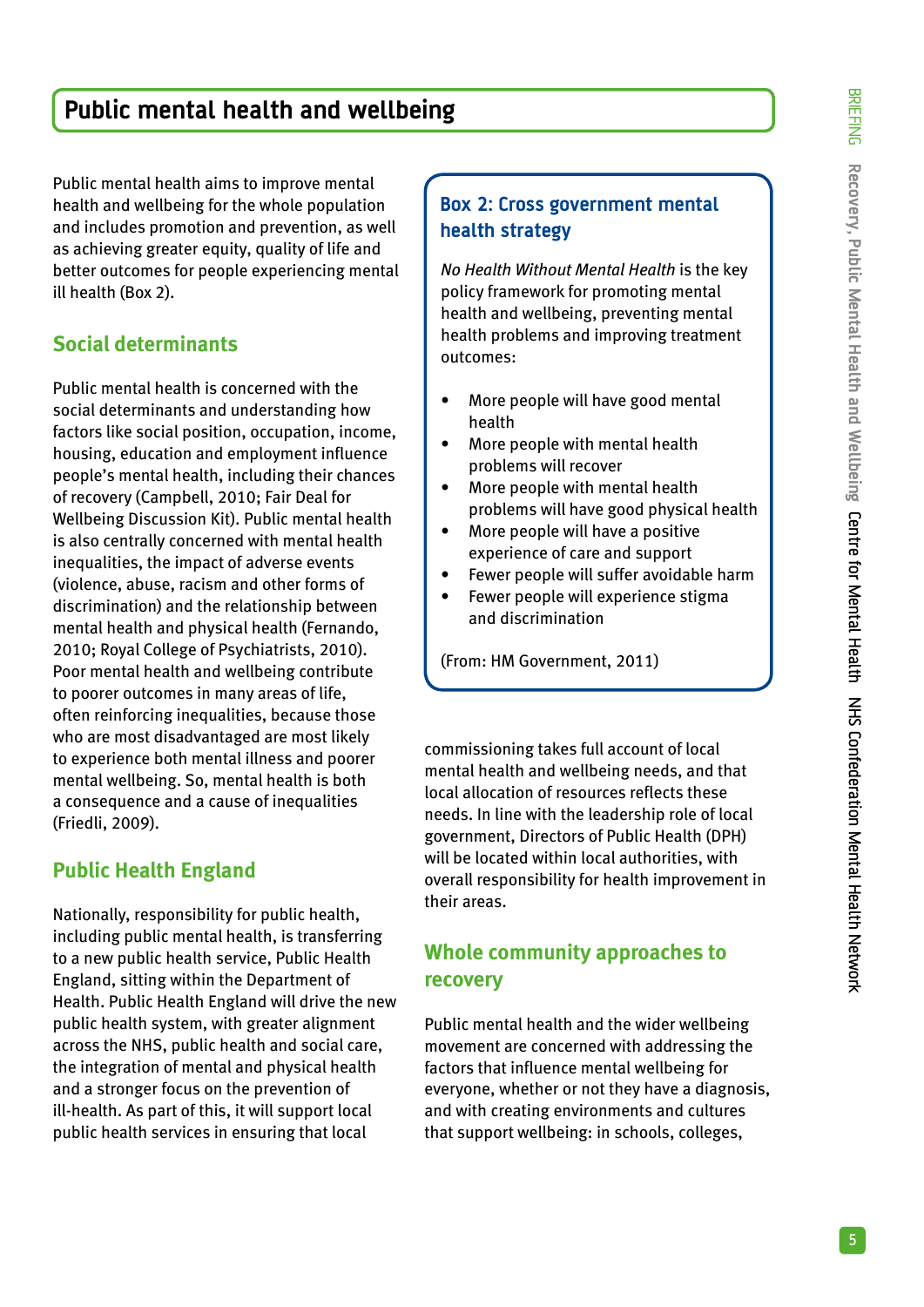workplaces and on the streets. Public mental health can support recovery goals by asking what kind of communities support recovery and by investing in community based support that:

- builds community capacity
- reduces need and demand for specialist secondary mental health services
- alleviates the risk of crises.

This means support that is informed by needs assessment and consultation, building on knowledge of what people find helpful in their neighbourhoods (Box 3). This might include peer support groups, advocacy, tenancy support, adult education and training opportunities, sources of information and advice, e.g. on welfare rights or employment, as well as resources that support overall wellbeing and quality of life: culture and leisure services, public toilets, park benches and accessible footpaths.

From walking groups to literacy and numeracy classes, from learning English to managing debt, finding out about sources of low cost credit, tenancy maintenance, cookery classes and gardening projects, access to natural spaces and places to 'stop and chat', all neighbourhoods will have assets that support recovery and many are rich in community and voluntary organisations. Commissioning that supports and protects these sources of support, as well as identifying gaps and barriers to access, makes good economic sense (Department of Health, 2010b; Knapp *et al.,*  2010) but may be vulnerable to short-term thinking in the current financial climate.

## **Box 3: Mental Wellbeing Impact Assessment**

Mental Wellbeing Impact Assessment is a tool to assess and measure the impact of policy, planning and interventions on mental health and wellbeing. It has been widely used to inform planning and commissioning decisions and to ensure, for example, that the likely mental health impact of how a service or policy is delivered is taken into account.

It is built around four key factors that promote and protect mental wellbeing:

- 1. enhancing control ,
- 2. increasing resilience and community assets,
- 3. facilitating participation and inclusion,
- 4. the wider social determinants of mental wellbeing: equity and social justice.

Mental Wellbeing Impact Assessment is also being used by local authorities to increase understanding of mental health and wellbeing and as a strategic tool for health and wellbeing boards.

(Cooke *et al*. 2011; Local Government Association, 2012)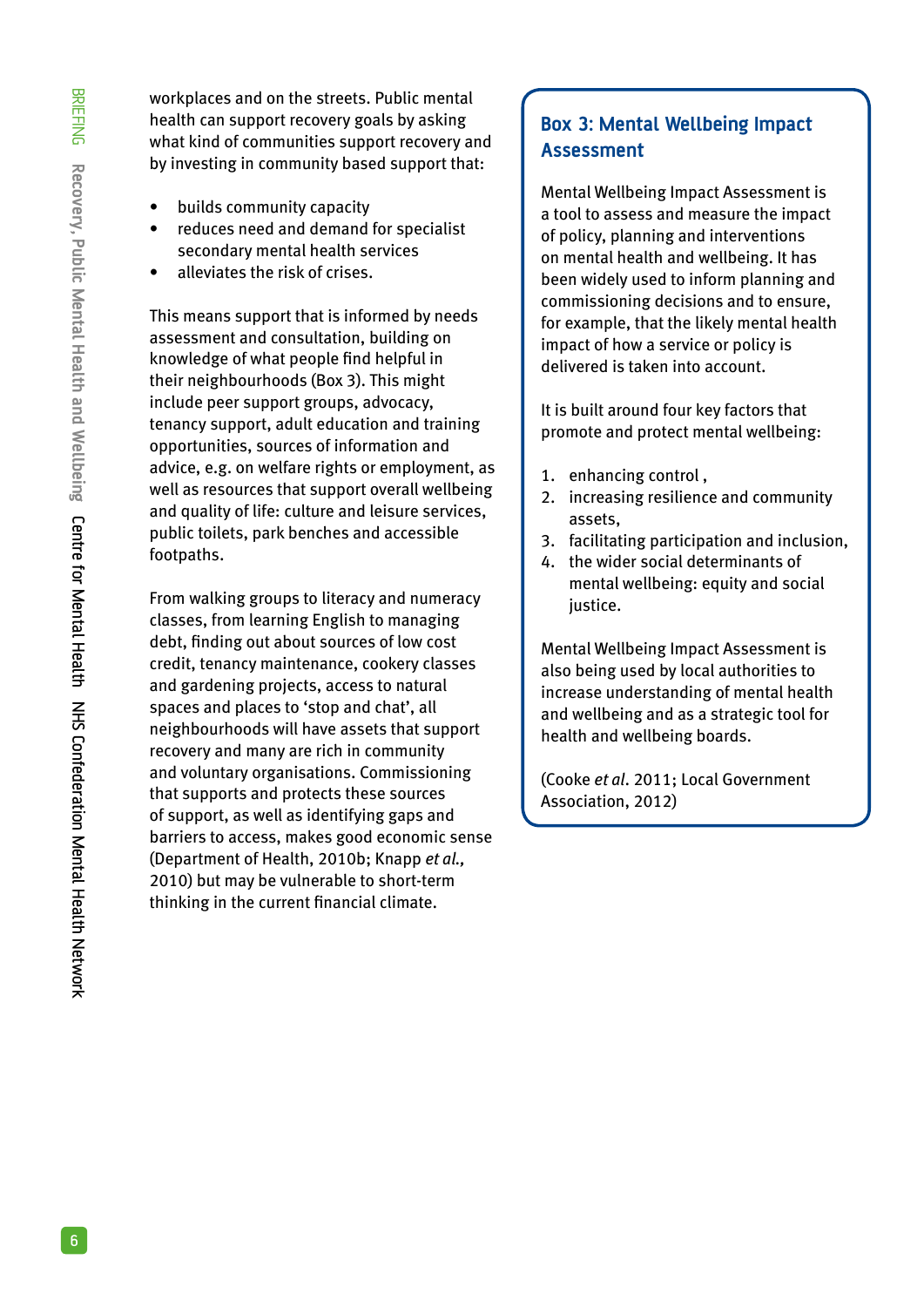# **Wellbeing debates**

During 2011, The Office for National Statistics ran a public consultation on 'what matters to people's wellbeing' , which will inform the development of new measures of national wellbeing (ONS, 2011).

A wide range of campaigns and agencies are involved in ongoing debates about what wellbeing means and what influences it (www.actionforhappiness.org/). Some are focussed primarily on individual wellbeing; others are concerned with wider economic and environmental factors (www.wellbeingproject. co.uk). Some councils are using 'wellbeing' to bring together different stakeholders, for example the Wellbeing and Happiness in Lambeth Programme (www.lambethfirst.org. uk/mentalwellbeing/). Wellbeing can provide an umbrella for exploring different cultural perspectives on health and mental health, for addressing issues of race and class (Fernando, 2010) and for reducing stigma and taboos around mental health problems.

Since publication of the Government Foresight Report (Government Office for Science, 2009), there has been growing interest in how mental health and wellbeing contribute to a wide range of outcomes - in education, employment, health, relationships, criminal justice and quality of life (Stoll *et al*., 2012). Increasingly, mental wellbeing or 'mental capital' is seen as an asset and a core element of resilience for individuals, families, organisations and communities.

#### **Wellbeing and Recovery**

Wellbeing is not only, or necessarily, about the absence of mental illness and there are many parallels between the literature on wellbeing and the principles of recovery, for example a common emphasis on what supports mental wellbeing, notwithstanding diagnosis or symptoms of illness. In this sense, a focus on wellbeing can be helpful in moving beyond

narrow and contested definitions of mental illness, to address factors that underpin positive mental health for everyone, and to reduce inequalities in exposure to factors that are known to increase risk for mental health problems.

#### **A valued life**

Wellbeing is relevant to many different agendas that are also important to recovery, including health inequalities, social justice and the rights enshrined in the UN Convention on the Rights of Persons with Disabilities. The wellbeing literature also draws on a deeper understanding of the factors that make up a valued life for individuals, families and communities. These include a sense of meaning and purpose, opportunities to contribute, respect and dignity, freedom from racism and other forms of discrimination, feeling valued, family life and relationships, security, political voice, sense of belonging and affiliation (Nussbaum, 2011). People living in poverty, as well as other vulnerable or excluded groups, including people with mental health problems, consistently describe the pain of being made to feel of 'no account', which is often experienced as more damaging to wellbeing than material hardship.

This focus on the importance of values and social relationships is also central to assetsbased approaches and has influenced a greater emphasis on social outcomes or commissioning for social value i.e. how each pound spent also produces wider community wellbeing. Examples might include commissioning that supports family life, creates local jobs, empowers communities, strengthens control, uses local resources or skills and builds connections (O'Leary *et al*., 2011).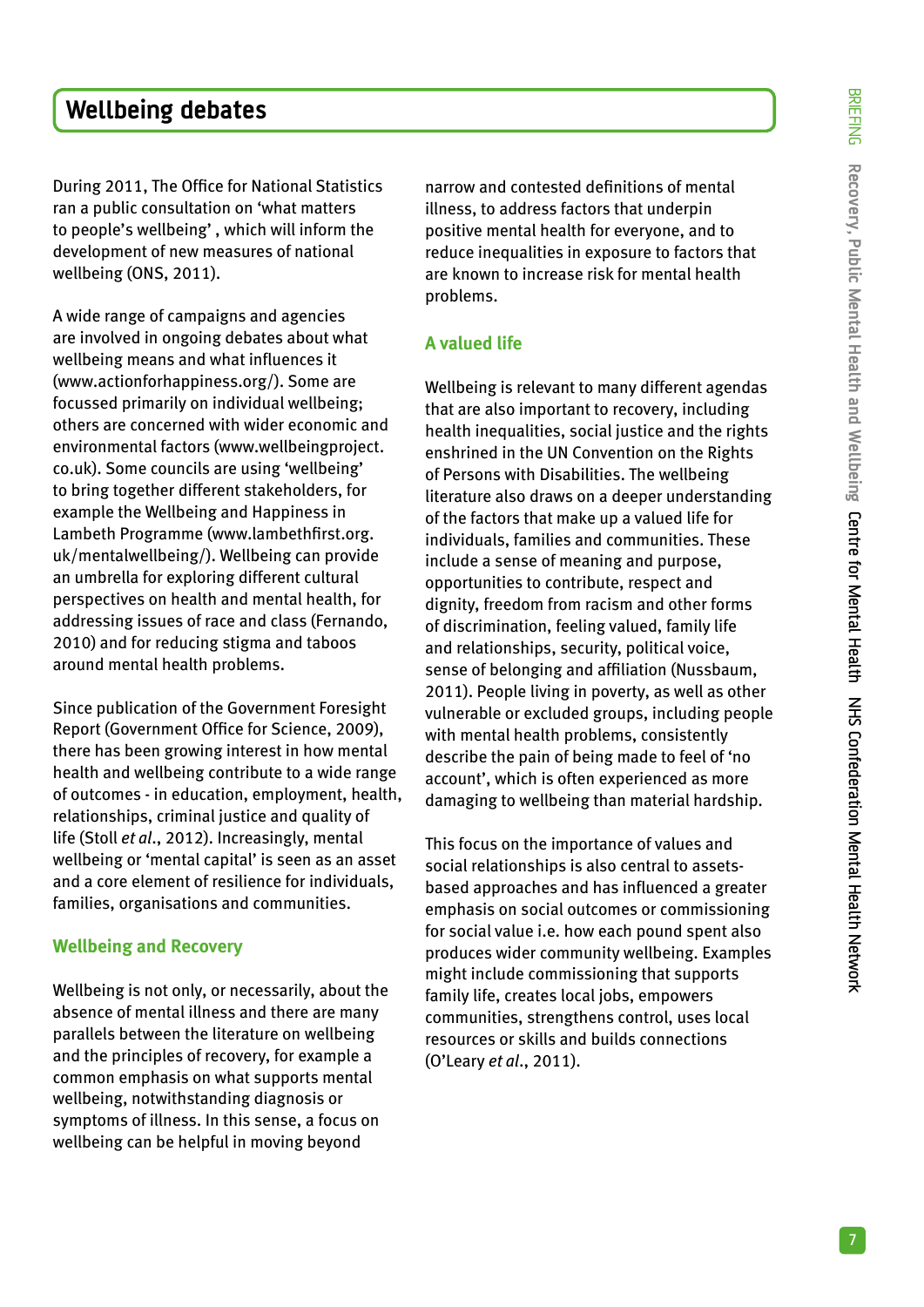# **What a stronger focus on public mental health and wellbeing should mean for recovery**

Recovery focuses on the individual: their unique experiences, values and preferences and emphasises the development of a personalised approach. This fits comfortably within clinical and social services where the development of a relationship between, say a professional and a service user, is crucial. In a recoveryoriented service the emphasis would be on coproduction, where attention to the perspective of the person is balanced by a supportive external perspective. In addition, there is a greater emphasis on moving the impact of services into the background, while supporting the relationship between people, their families and the communities in which they live. Professionals and others thus become available for help or intervention when needed, being "on tap, rather than on top". These general principles are consistent with public health and wellbeing strategies which promote a greater sense of autonomy, agency and respect for people's capacities.

#### **Social justice**

As well as emphasising recovery principles, personally valued goals and the need for mental health services to change, the recovery movement has also argued for social transformation to address the stigma and exclusion that are the common experience of people with mental health problems (Frese *et al*., 2009). In this way, recovery connects the personal with the political and is concerned with social justice, individual rights, citizenship, equality and freedom from prejudice and discrimination. A public health approach offers a strong focus on social determinants of health and on the reduction of health inequalities, which support the recovery movement's concerns with social justice. Progress in these areas depends on changes that extend beyond the scope of health and health services, to economic, legal, political and social changes

that support equity and the rights of all citizens, confronting for example poverty, the welfare system, discrimination, isolation and powerlessness (Duffy, 2011).

The principal ideas of recovery – hope, agency and opportunity – are also integral to practical considerations for citizenship: control over one's life and decisions, setting one's own direction, the means to shape one's life, a place to belong, help from others and the opportunity to help others. This means an emphasis not only on personal development, but also on the need for collective support and reciprocity to allow people to build decent lives and for their communities to flourish (Duffy, 2012).

#### **Social inclusion**

*"A focus on improving social inclusion, becoming social activists who challenge stigma and discrimination, and promoting societal well-being may need to become the norm rather than the exception for mental health professionals in the 21st Century."* (Slade, 2010)

It is well documented that people with mental health problems, particularly those with long-term problems, are likely to be excluded from participating in many areas of society (Boardman *et al.,* 2010). They are likely to have limited incomes, to be unemployed, have limited education or training, to have restricted social networks, to experience discrimination, to have few opportunities to engage in their local communities and to have poor physical health.

Being part of civil society has important implications for people with mental health problems to live a better life and one that they choose. They feel that it is important for themselves and their families to be part of their communities; to be valued members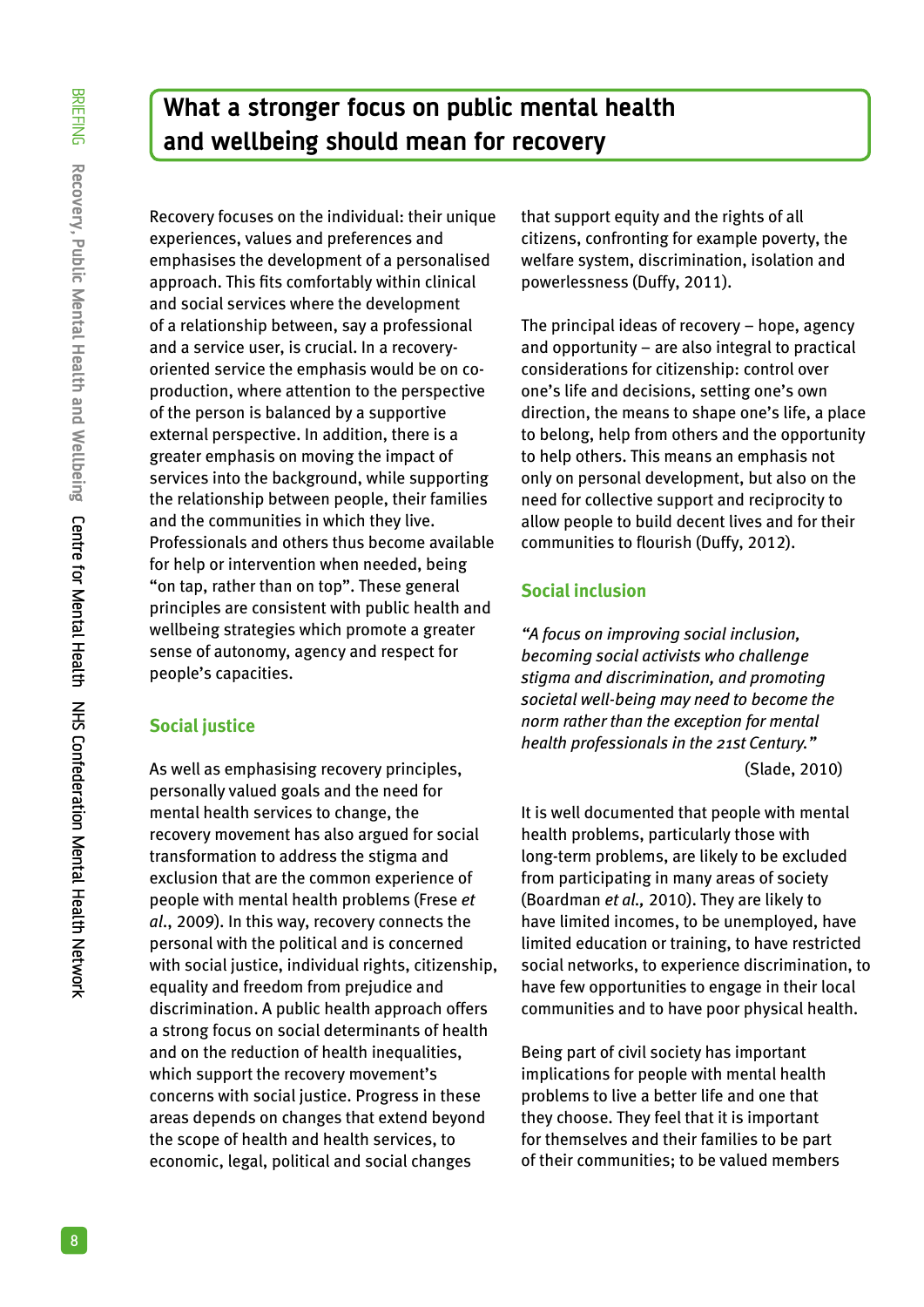of those communities; to have access to the opportunities that exist in their communities and the prospect of contributing to them.

Community is both a means and an end (Duffy, 2010a). Rich and diverse communities provide opportunities for contribution, support and selfexpression: the conditions for full citizenship and for strengthening families and civil society. They also have potential to challenge stigma by providing a means of breaking down ignorance, prejudice and discrimination. The rights to a reasonable level of support, income and freedom from discrimination are essential components of this citizenship (Duffy, 2011).

#### **Housing**

Good housing is crucial for mental health and underpins recovery, social inclusion and citizenship. Settled housing provides the basis for individuals to build a more independent life and the opportunity to access employment, education, and the help and support they might need. Support with housing can improve mental health and help reduce the demand for health and social care (NHS Confederation, 2011).

Action to address housing is fundamental and, to be effective in improving recovery and reducing the unnecessary costs associated with poor access to housing and housing support, this means integration and collaboration across acute and secondary health care and housing (National Housing Federation, 2010; NHS Confederation, 2011; National Mental Health Development Unit, 2010). The creation of Health and Wellbeing Boards provides an opportunity for improving such collaboration and recognising the housing needs of people with mental health problems (NHS Confederation, 2011).

#### **Employment**

Like housing, employment is both a means of supporting wellbeing and an important indicator of recovery. Generally speaking, work is good for you (Waddell & Burton, 2006). People with

long-term mental health problems have high rates of unemployment and worklessness is a key factor in contributing to their exclusion from mainstream society (Boardman *et al.,* 2010). Lack of work is detrimental to mental health and wellbeing and it has been shown that, for people with mental health problems, having a job can lead to reduced symptoms, fewer admissions and reduced use of services.

Being in employment gives people the benefits of an income, social contact and a sense of purpose. There is a wealth of evidence for the effectiveness of supported employment schemes, in particular Individual Placement and Support (IPS), which aim to get people with severe mental health problems into paid competitive work (Sainsbury Centre for Mental Health, 2009b; 2009c). However, IPS is only patchily implemented in the United Kingdom and this deficit needs to be addressed by commissioners. Effective partnerships between health services, employers and employment agencies are essential to the process of getting people with mental health problems into work and supporting them while in work (Seymour, 2010).

Mental health problems contribute significantly to absenteeism and presenteeism and stigma and discrimination towards people with mental health problems in the workplace is high (Sainsbury Centre for Mental Health, 2007). The workplace offers important opportunities for improving wellbeing and combating stigma.

## **Recovery – from services to community development**

The challenge for public mental health is to translate the principles of recovery, and what is known about recovery-oriented practices, into action at the community level. This may be easier where local authorities, for example Manchester City Council, are already commissioning mental health services in line with IMRoC principles.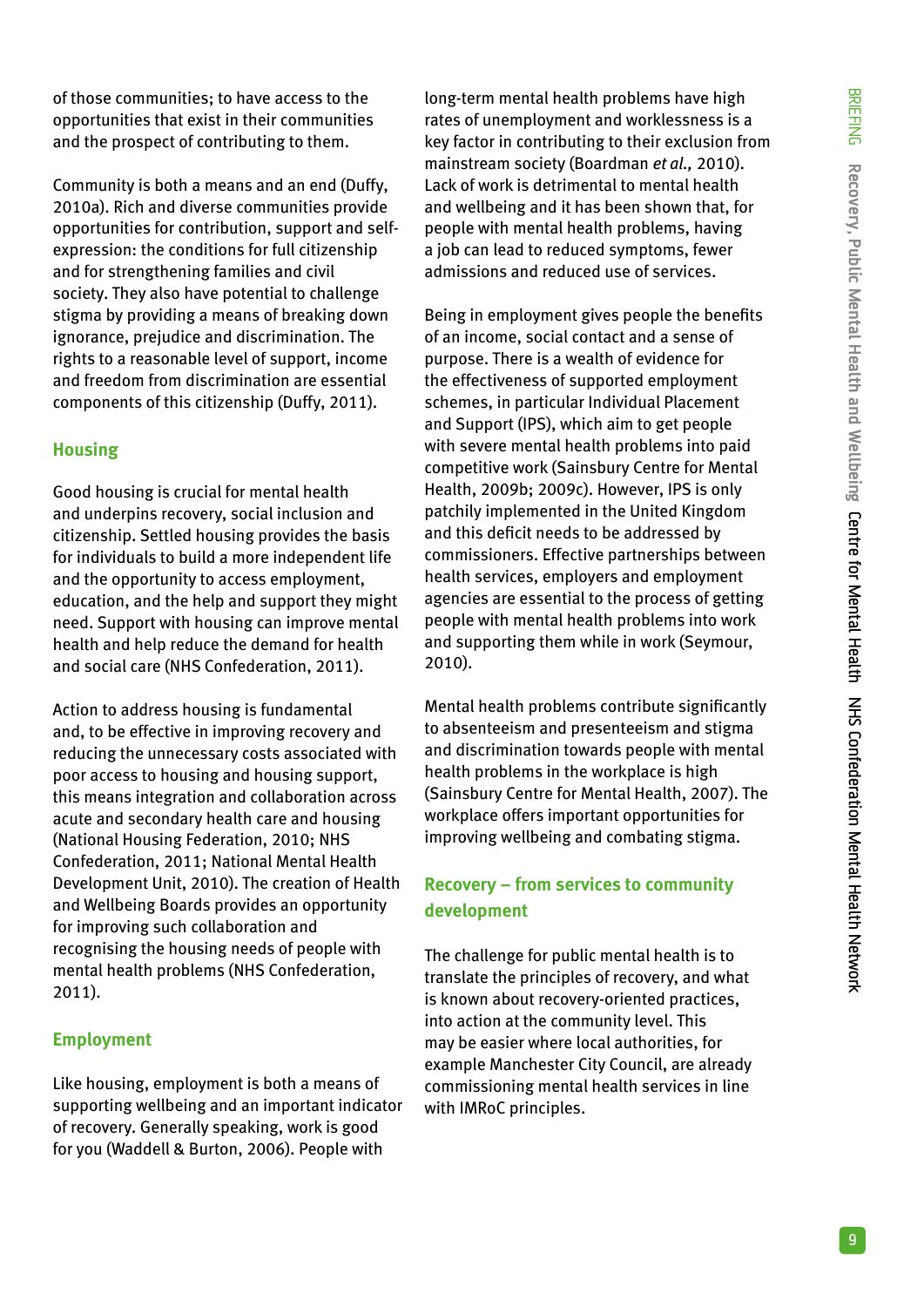Some suggestions are shown in Box 4. This involves change at two levels:

- First level change that benefits individuals through accessible services and opportunities which facilitate recovery.
- Second level change aimed at creating the conditions within communities that maintain recovery, including improving public attitudes, increasing access, reducing barriers and supporting connections.

(Onken, *et al.,* 2007; Lanarkshire Recovery Network: Reflections and Future Focus http:// www.elament.org.uk/lanarkshire-recoverynetwork.aspx)

It is important that the principles of recovery are taken into community organisations and form the basis for staff training and the development of their organisational cultures.

The development of a strength-based approach, important for recovery-orientated practice (Slade, 2010) has its parallel in an assetbased approach to improve community health and wellbeing (Foot & Hopkins, 2010). These assets include the practical skills, capacity and knowledge of local residents, social capital, the effectiveness of local community and voluntary associations, and the resources of public private and third sector organisations. Assets-based approaches also place a strong emphasis on new models of partnership, where health and wellbeing are co-produced through more equitable and reciprocal relationships between health or social organisations and local communities (Foot & Hopkins, 2010; Solutions for Public Health, 2011).

#### **Personalisation**

The development of personal budgets and self-directed care is a key element of a recoveryoriented service (Alakeson & Perkins, 2012). Duffy (2010a; 2010b) has extended this into a personalisation model, the purpose of which is to allow people to take control of their own lives. This model contains four features: selfdirected support, co-production, communitybased support and total place commissioning. To operate this model requires support through the strengthening of informal networks, the extension of peer support, the use of community organisations, the engagement of support services and means of ensuring professional advice (Duffy & Fulton, 2010).

The use of peers is key to developing recoveryorientated services and this is reflected in public health developments. The challenge is developing not only a cadre of trained or formal peers, but also informal networks of peers and significant others. This would apply not only to people with mental health problems, but also their families and carers. The extension of the educational approach also requires co-produced solutions using peer trainers.

The development of community and public health approaches that support recovery through strengthening community and citizenship can complement, but not replace, good mental health services. It is important that the necessary support services and professional advice can be ensured when needed and that recovery-orientated mental health service are outward looking and are complemented and enhanced by parallel developments in local communities.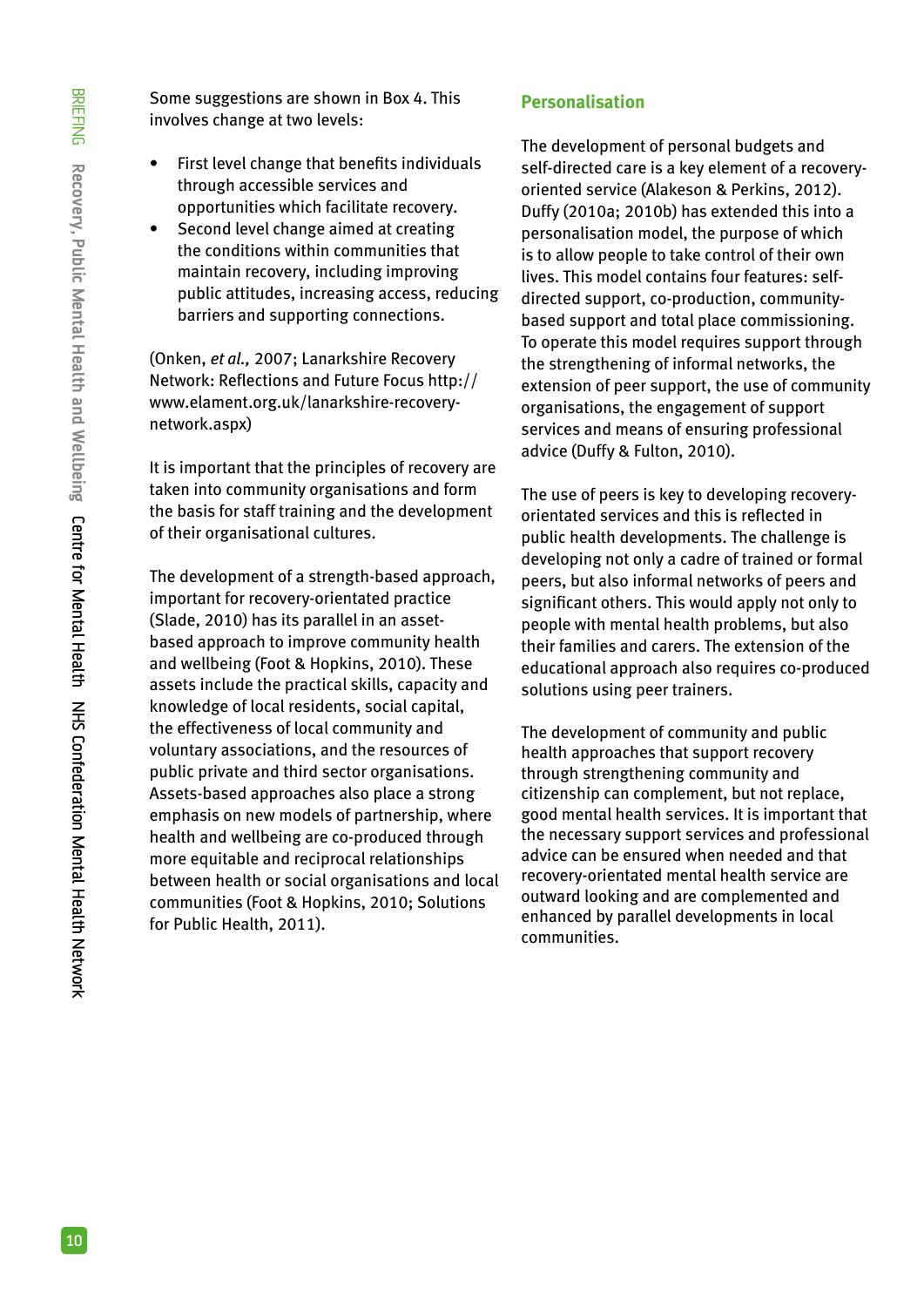## **Box 4: Translating recovery principles and recovery-oriented activities into community developments**

| <b>Recovery principles and</b><br>approaches                              | Supporting recovery through public health and wellbeing<br>developments                                                                                                                                                                                                                                                                               |
|---------------------------------------------------------------------------|-------------------------------------------------------------------------------------------------------------------------------------------------------------------------------------------------------------------------------------------------------------------------------------------------------------------------------------------------------|
| <b>Maintenance of Hope</b>                                                | Developing a recovery-oriented culture in community<br>organisations and in the community                                                                                                                                                                                                                                                             |
| Agency (control)                                                          | Development of personal meaning, responsibility, positive<br>identity. Giving people greater opportunities to influence<br>decisions.                                                                                                                                                                                                                 |
| Opportunity                                                               | Community support and developments.                                                                                                                                                                                                                                                                                                                   |
| Strengths-based<br>approach                                               | Using an asset-based approach; reducing health<br>inequalities, stigma and discrimination; valuing resilience;<br>improving wellbeing; strengthening community networks;<br>supporting local expertise; complementing, not replacing,<br>good service delivery; people-centered partnerships and<br>scrutiny; strategic commissioning; co-production. |
| Importance of peers                                                       | Peer workers, mutual self-help groups, peer run<br>programmes. Mobilise informal peer support.                                                                                                                                                                                                                                                        |
| Importance of family, carers,<br>significant others, informal<br>supports | Valuing resilience. Improving well-being. Strengthening<br>community networks. Supporting local expertise.                                                                                                                                                                                                                                            |
| Co-production                                                             | Co-production for health (Solutions for Public Health, 2011):<br>develop co-productive model for health and wellbeing;<br>promote an asset-based approach; create partnership and<br>leadership.                                                                                                                                                      |
| <b>Emphasising an educational</b><br>approach                             | Promotion of well-being, anti-stigma programmes.                                                                                                                                                                                                                                                                                                      |
| Needs and outcomes defined<br>and valued by service users                 | Strategic commissioning (co-production, measuring assets),<br>developing wellbeing action plans. Defining needs and<br>outcomes for local communities (Duffy, 2010a).                                                                                                                                                                                 |
| Personalisation                                                           | Personalisation model - self-directed support, co-<br>production, community-based support, total place<br>commissioning (Duffy, 2010a; 2010b; Duffy & Fulton, 2010).                                                                                                                                                                                  |
| Supporting personalisation                                                | Strengthening existing networks, extending peer support,<br>using community organisations, engaging support services,<br>ensuring professional advice (Duffy & Fulton, 2010)                                                                                                                                                                          |
| Professionals 'on-tap'                                                    | Community developments complementing, not replacing,<br>good service delivery, engaging support services, ensuring<br>professional advice.                                                                                                                                                                                                            |
| Developing community<br>opportunities                                     | Ensuring that what already exists in communities for<br>everyone - from libraries to welfare rights to leisure services<br>to walking groups - is accessible.                                                                                                                                                                                         |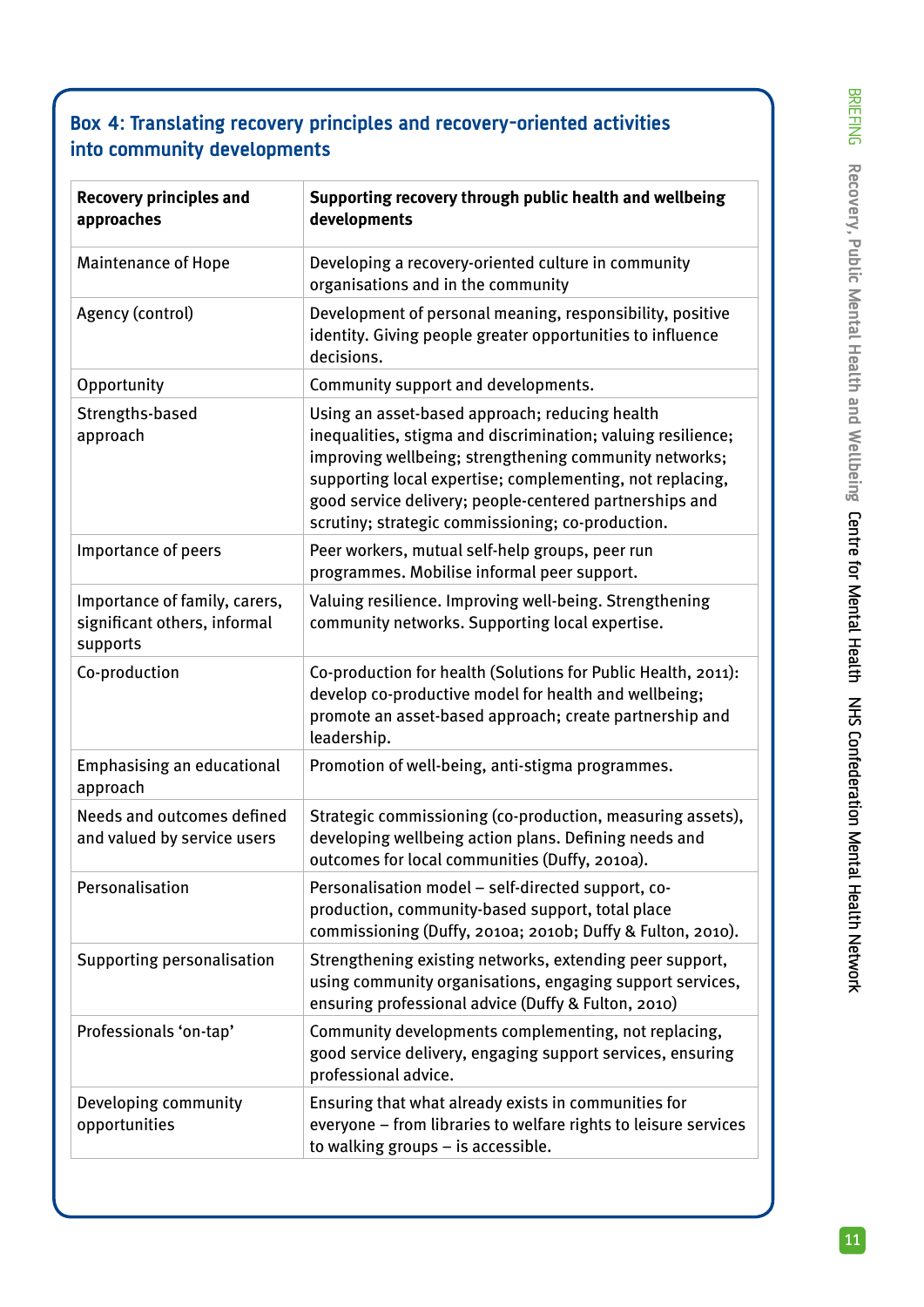# **Commissioning for recovery: messages for Health and Wellbeing Boards**

*"Those most at risk are those without committed, unpaid relationships in their life. However good the service provider, people who have no one in their life who is not paid to be with them are vulnerable not only to abuse, but to gentle neglect and complacency."*

(Fitzpatrick, 2010)

- **1.** Recovery is made possible through access to everyday resources, relationships and opportunities, with professional support and services planned and organised around the needs and capacities of individuals, their friends and families. A core task for HWBs will be to ensure that Health and Wellbeing Strategies support the inclusion of people with mental health problems as full citizens.
- **2.** Commissioning for Recovery involves two key principles:
	- an overall commissioning strategy that reflects the importance of mental health and wellbeing and addresses the determinants of mental health;
	- ensuring that people with mental health problems (and those who are vulnerable to poor mental health) have access to resources, opportunities and support from services that promote recovery.
- **3.** The strength of the evidence on the importance of social contact, social relationships and social networks for public health, mental health and recovery (and the impact of isolation and loneliness, notably on those who are vulnerable or elderly), means that commissioning for social value should be central to Joint Health and Wellbeing Strategies. This includes addressing financial, environmental and service barriers that inhibit or undermine social relationships.
- **4.** HWBs will need to provide leadership on the wider public mental health agenda, which creates a framework for commissioning that is 'mental health aware' and reaches out to those whose mental health needs are not being met, who face barriers in accessing support, have complex needs or experience multiple disadvantage (HM Government, 2012b). Improving mental health will contribute centrally to improving outcomes across a very wide range of domains (Department of Health, 2011a; 2011b; 2012a; 2012b).
- **5.** The features of local communities that support recovery cut across all sectors, organisations and agencies: 'good support can come from many places' (Alakeson & Duffy 2011). HWBs will therefore have a crucial co-ordinating and partnership building role, notably with those outside health and social care e.g. local employers, schools and colleges, police and criminal justice, sports, leisure, culture and environmental services.
- **6.** Knowing what mental health support is available, helpful and trusted and protecting valued assets for mental health will depend on:
	- Finding ways to involve people with mental health problems and their networks, especially those whose voices are rarely heard, for example those who are homeless, gypsy travelers and other BME groups and young people;
	- Building, maintaining and disseminating information about sources of support, particularly small scale community or business services, faith groups and informal networks that are not part of mainstream statutory or voluntary sector networks;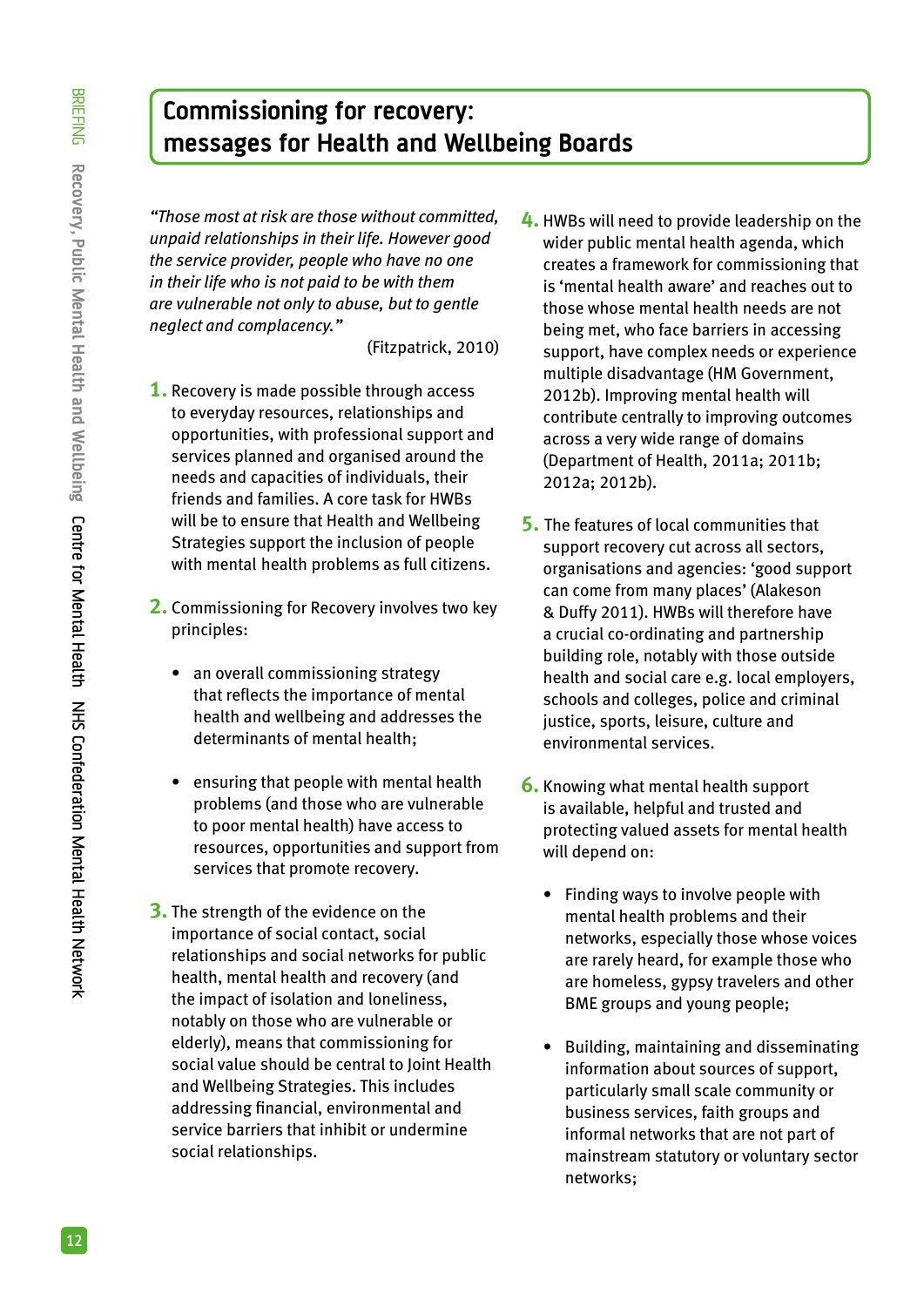- Increasing accountability to those who use (and those who are reluctant to use) services (NICE, 2012);
- Using the evidence to demonstrate the value of prioritising mental health spending and thinking creatively about spend, e.g. linking up the ring-fenced public health budget with other budgets to join up services across the NHS and local government.
- **7.** Draw on the learning from approaches that have been successfully used in promoting recovery-oriented services. These include personalisation, co-production and peer support.
- **8**. Good housing is crucial for mental health and underpins both recovery and citizenship. Addressing housing is associated with a very wide range of improved outcomes and is also cost-effective. Collaboration between mental health services and housing agencies is essential.
- **9.** Employment is a key recovery outcome and important for wellbeing and inclusion. People with mental health problems should be supported to remain in work. There is a strong evidence base for schemes to support people with mental health problems into open employment. The joint strategic needs assessment should provide a view of the local mental health and employment situation (London Mental Health and Employment Partnership, 2012).
- **10.** The principles of recovery oriented commissioning for people with mental health problems, with their focus on shifting power and control to those who use services, are also relevant to people with physical and intellectual disabilities, people with long term physical conditions and to addressing wider issues of equity, justice and empowerment raised by the user/survivor movement and advocates within the Black and minority ethnic mental health voluntary sector.
- **11.** Poverty, deprivation, exclusion and disadvantage are major barriers to recovery. Total place or 'whole place' approaches, which may include community budgets, are based on growing evidence that neighbourhood life is a key factor in health and other outcomes and that poor outcomes cluster at a very local level.
- **12.** Concerted efforts to ensure that employment services meet the needs of people with mental health problems and addressing barriers to good quality employment, should be matched by ensuring that people are aware of their entitlements and dignity in entitlement.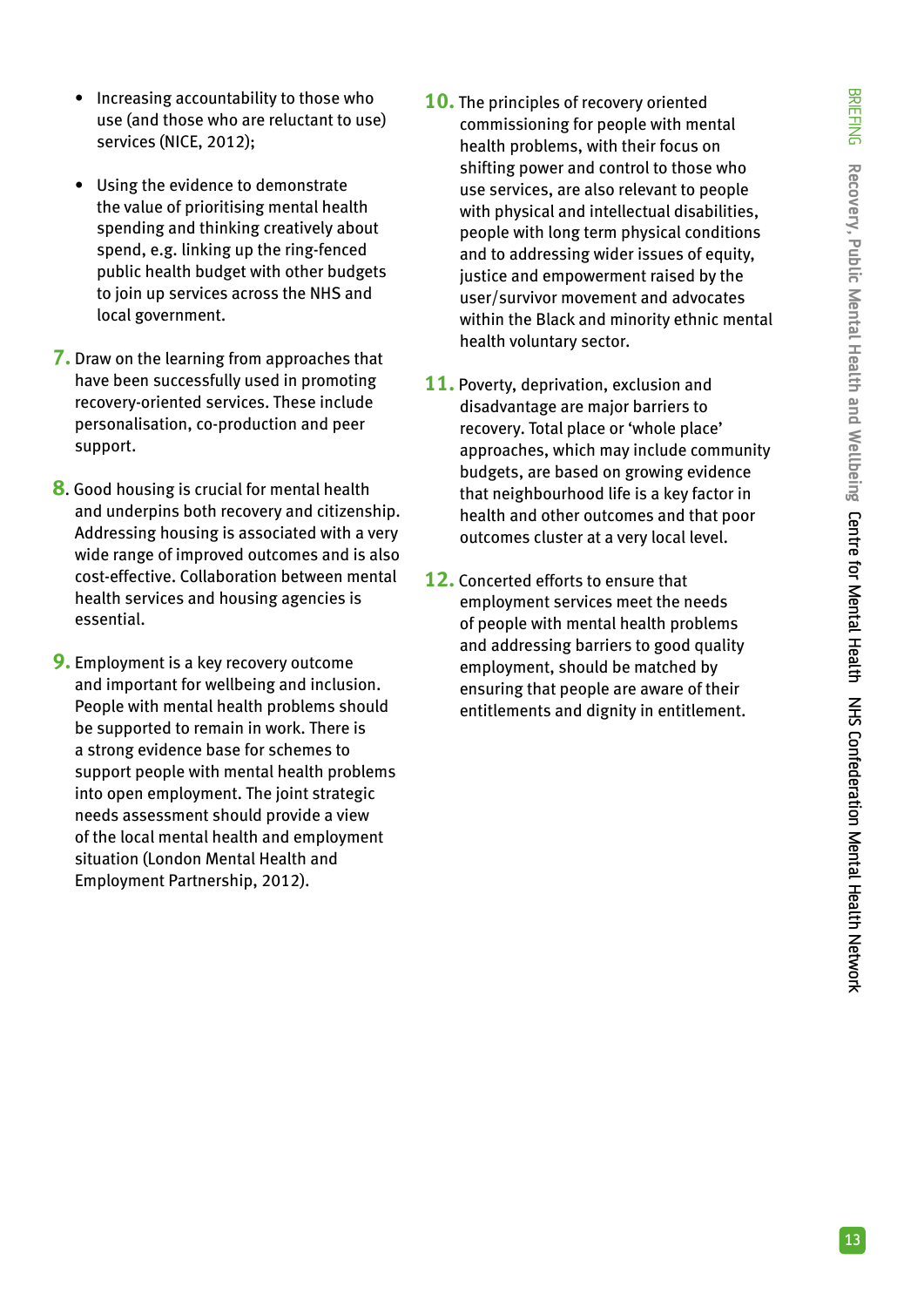## **References**

Alakeson, V. & Duffy, S. (2011) *Health efficiencies: the possible impact of personalisation on health care*. Sheffield: Centre for Welfare Reform.

Alakeson, V. & Perkins, R. (2012) *Recovery, Personalisation and Personal Budgets*. London: Centre for Mental Health & NHS Confederation.

Boardman, J., Currie, A., Killaspy, H., Mezey, G. (2010) *Social Inclusion and Mental Health*. London: RCPsych publications.

Campbell, F. (editor) (2010) *The social determinants of health and the role of local government.* Available at: www.idea.gov.uk/idk/core/page. do?pageId=17415112

Commission on the Social Determinants of Health (2008) *Closing the gap in a generation: health equity through action on the social determinants of health*. Geneva: World Health Organization.

Cooke, A., Friedli, L., Coggins, T., Edmonds, N., Michaelson, J., O'Hara, K., Snowden, L., Stansfield, J., Steuer, N., Scott-Samuel, A. (2011) *Mental Wellbeing Impact Assessment: a toolkit for well-being*. 3rd ed., London: National MWIA Collaborative.

Department of Health (2010a) *Healthy Lives, Healthy People: Our Strategy for Public Health in England*. London: Department of Health.

Department of Health (2010b) *No health without mental health: A cross-Government mental health outcomes strategy for people of all ages Supporting document – The economic case for improving efficiency and quality in mental health*. London: Department of Health.

Department of Health (2011a) *NHS Outcomes Framework*. London: Department of Health.

Department of Health (2011b) *Local Government leading for public health: factsheet*. London: Department of Health.

Department of Health (2012a) *Public health outcomes framework*. London: Department of Health.

Department of Health (2012b) *Adult social care outcomes framework*. London: Department of Health.

Department of Health/Local Government Association (2011) *New partnerships, new opportunities. A resource to assist setting up and running health and wellbeing boards*. London: Department of Health.

Duffy, S. (2010a) *Citizenship & Community. Finding the Key to Total Place. Working Paper Version 2.0.*  Sheffield: Centre for Welfare Reform.

Duffy, S. (2010b) *Personalisation in mental health*. Sheffield: Centre for Welfare Reform.

Duffy, S. (2011) *Real Welfare Reform*. Sheffield: Centre for Welfare Reform.

Duffy, S. (2012) *Peer Power: an evaluation of the personalisation forum group*. Sheffield: Centre for Welfare Reform.

Duffy, S. & Fulton, K. (2010) *Architecture for Personalisation*. Sheffield: Centre for Welfare Reform.

Fair Deal for Wellbeing Discussion Kit Available at: www.ourlife.org.uk/ourlife/en/whatwe-offer/why-engage/a-fair-deal-for-wellbeingdiscussion-kit/

Fernando, S. (2010) *Mental health, race and culture*. London: Palgrave.

Fitzpatrick, J. (2010) *Personalised Support. How to provide high quality support to people with complex and challenging needs – learning from partners for inclusion*. Sheffield: Centre for Welfare Reform.

Foot, J. & Hopkins, T. (2010) *A glass half-full: how an asset approach can improve community health and well-being*. London: Improvement and Development Agency. From: www.idea.gov.uk/idk/aio/18410498

Frese, F.J., Knight, E.L., Saks, E. (2009) Recovery from Schizophrenia: with views from psychiatrists, psychologists, and others diagnosed with this disorder. *Schizophrenia Bulletin* 35, 370-380.

Friedli, L. (2009) *Mental health, resilience and inequalities – a report for WHO Europe and the Mental Health Foundation*. London/Copenhagen: Mental Health Foundation and WHO Europe.

Government Office for Science (2009) *Foresight Mental Capital and Wellbeing*. London: Government Office for Science.

HM Government (2011) *No health without mental health: a cross government mental health outcomes strategy*. London: Department of Health.

HM Government (2012a) *No Health without Mental Health: Implementation Framework*. London: Department of Health.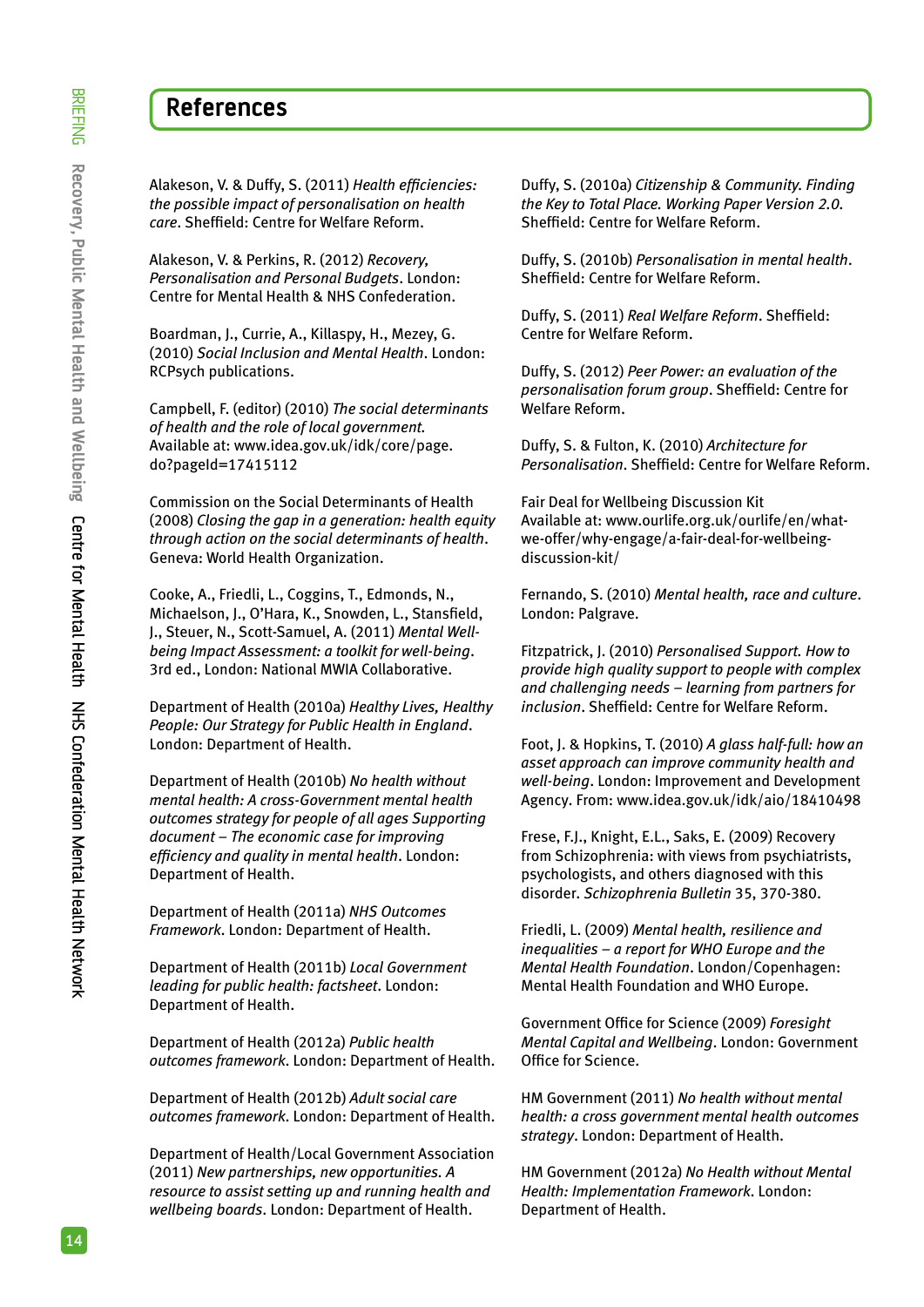HM Government (2012b) *Social justice: transforming lives*. London: Department for Work and Pensions.

Joint Commissioning Panel for Mental Health (2012) *Briefing*. London: Royal College of Psychiatrists.

Kalathil, J. (2011) *Recovery and Resilience: African, African-Caribbean and South Asian Women's narratives of recovering from mental distress*. London: Mental Health Foundation.

Knapp, M., Bauer, A., Perkins, M., Snell, T. (2010) *Building community capacity: making an economic case*. University of Kent: PSSRU.

Local Government Association (2012) Mental Wellbeing Impact Assessment - Programme 2011. London: Local Government Association.

London Mental Health and Employment Partnership (2012) *Incorporating mental health and employment in your Joint Strategic Needs Assessment and Health and Wellbeing Strategy*. London: NHS London

Marmot, M. (2010) *Fair Society, Healthy Lives. The Marmot Review. Strategic review of health inequalities in England post-2010*. London: The Marmot Review.

National Housing Federation (2010) *Health and housing: worlds apart? Housing care and support solutions to health challenges*. London: National Housing Federation.

National Institute for Health and Clinical Excellence (2012) *Quality standard for service user experience in adult mental health*. London: NICE.

National Mental Health Development Unit (2010) *Mental Health and Housing. Housing on the Pathway to Recovery*. London: National Mental Health Development Unit.

NHS Confederation (2011) *Housing and Mental Health. Briefing. Issue 233*. London: NHS Confederation.

North Yorkshire Partnerships: Health & Wellbeing Board (2011) Available at: www.nypartnerships.org. uk/index.aspx?articleid=16804

Nussbaum, M. (2011) *Creating capabilities – the human development approach*. Cambridge, Massachussets and London: Harvard University Press

Office of National Statistics (2011) *Measuring national wellbeing. Measuring what matters: National Statistician's reflections on the national debate on measuring National Well-being.* London: Office of National Statistics.

O'Leary, T., Burkett, I., Braithwaite, K. (2011) *Appreciating Assets*. London: IACD & Carnegie UK Trust.

Onken, S.J, Craig, C.M., Ridgeway, P., Ralph, R.O., and Cook, J.A. (2007) Analysis of the definitions and elements of recovery: a review of the literature. *Psychiatric Rehabilitation Journal* 31(1) 9-22

Royal College of Psychiatrists (2010) *No health without public mental health: the case for action*. London: Royal College of Psychiatrists.

Sainsbury Centre for Mental Health (2007) *Mental Health at Work: Developing the Business Case*. Policy Paper 8. London: Sainsbury Centre for Mental Health.

Sainsbury Centre for Mental Health (2009a) *Implementing Recovery – A new framework for organisational change*. London: Sainsbury Centre for Mental Health.

Sainsbury Centre for Mental Health (2009b) *Doing what works. Individual placement and support into employment*. Briefing 37. London: Sainsbury Centre for Mental Health.

Sainsbury Centre for Mental Health (2009c) *Commissioning what works. The economic and financial case for supported employment*. Briefing 41. London: Sainsbury Centre for Mental Health.

Seymour, L. (2010) *Common Mental Health Problems at Work. What we know about successful interventions. A progress review*. London: Sainsbury Centre for Mental Health.

Shepherd, G., Boardman, J., & Slade, M. (2008) *Making Recovery a Reality*. London: Sainsbury Centre for Mental Health.

Slade, M. (2010) Mental illness and well-being: the central importance of positive psychology and recovery approaches. *BMC Health Services Research*  10, 26.

Solutions for Public Health (2011) *Co-production for health: a new model for a radically new world*. Oxford: Solutions for Public Health.

Stoll, L., Michaelson, J., Seaford, C. (2012) *Wellbeing evidence for policy: A review*. London: New Economics Foundation.

Waddell, G. & Burton, A.K. (2006) *Is work good for your health and well-being?* London: TSO.